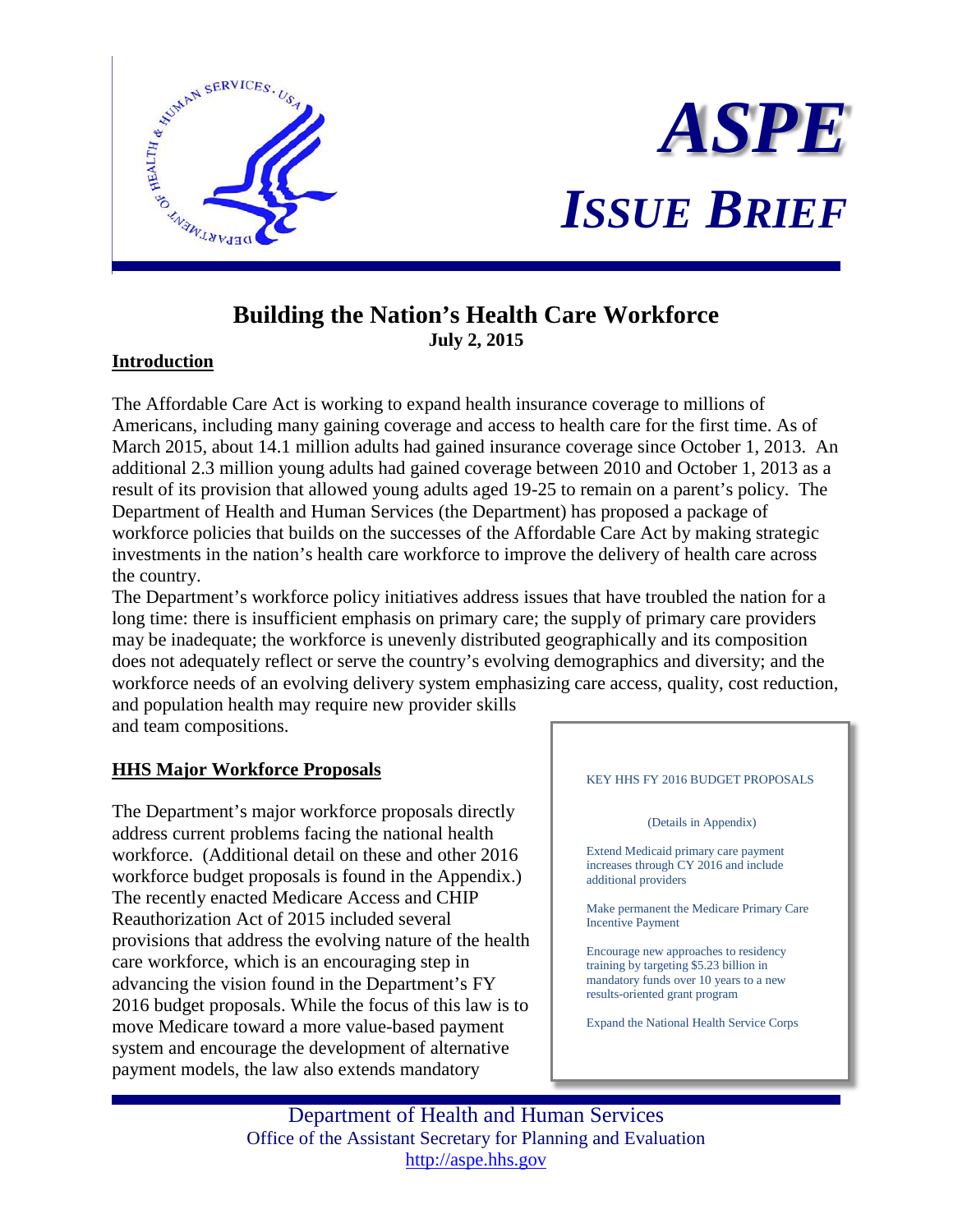funding for the National Health Service Corps for Fiscal Years 2016 and 2017 and extends the Teaching Health Center Graduate Medical Education program for those two years.

The Department's package of proposals is rooted in common sense and supported by an emerging research base drawn from studies conducted within the Department, by its contractors, and by external parties.

• **Primary Care Incentive Payments** *Medicaid primary care incentive payment*

Background: There is face validity to the premise that if health practitioners are paid more, more w[i](#page-2-0)ll participate in Medicaid, which is borne out by past research<sup>i</sup>. Building on this premise, the Medicaid primary care incentive payment, requiring that Medicaid primary care doctors be paid at rates no less than those paid doctors in Medicare went into effect in January 2013 and extended through December  $2014^{\text{ii}}$ . While costs associated with this increase were borne entirely by the Federal government, states faced challenges in its implementation, largely tied to its application in Medicaid managed care and fears that two years would not be long enough to affect physician behavior.

Research: A recent *New England Journal of Medicine* article<sup>[iii](#page-2-2)</sup> reports promising initial findings tied to this Medicaid "bump". A study by researchers from the University of Pennsylvania and the Urban Institute examined the impact of the Medicaid primary care reimbursement increase on the availability of primary care appointments and waiting times for Medicaid participants in ten states, including both Medicaid expansion and nonexpansion states. The researchers interviewed providers at two points in time -- late 2012 and early 2013 before the incentive was in place and in mid-2014 after the payment incentive was implemented, and compared results for Medicaid participants to individuals with private insurance. The Medicaid "fee bump" led to an average increase in the availability of primary care appointments for Medicaid enrollees across states of nearly 8 percentage points. Those states that saw an above average increase in Medicaid reimbursement tended to see the greatest increases in the availability of care to Medicaid beneficiaries. No similar changes were observed in the private insurance group and waiting times remained constant.

Proposal: The Department's proposal would extend this provision for calendar years 2015 and 2016, and expand eligibility to nurse practitioners and physician assistants.

## *Medicare primary care incentive payment*

Background: The Affordable Care Act included a five-year supplement to Medicare payments for certain primary care practitioners and services. Its intent was to encourage the provision of primary care by lessening the disparity in earnings between primary care doctors and those of many other specialists. (For example, The Medical Group Management Association reports that the median starting salary for family medicine is \$100,000 as opposed to \$284,000 for non-invasive cardiology and \$300,000 for general surgery).  $\frac{iv}{ }$ Practitioners specializing in general internal medicine, family practice, pediatrics, and geriatrics) who have at least 60 percent of their allowable charges for primary care evaluation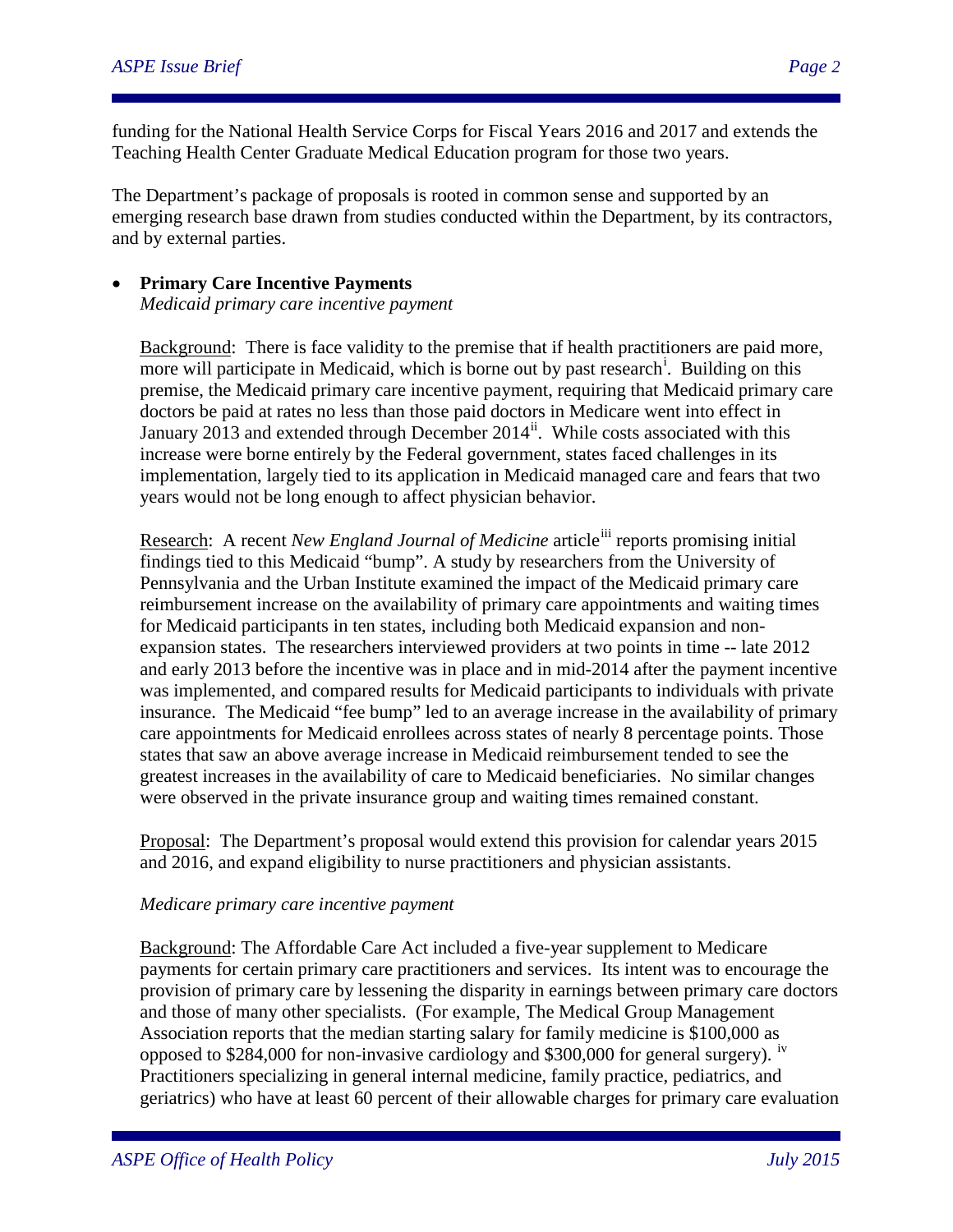<span id="page-2-0"></span>and management services receive the 10 percent Primary Care Incentive Payment. This provision expires at the end of 2015.

<span id="page-2-2"></span><span id="page-2-1"></span>Research: The Office of the Assistant Secretary for Planning and Evaluation (ASPE) has sponsored research by The Lewin Group to examine the impact of the Primary Care Incentive Payment on primary care services by examining Medicare claims over the period 2005-2011. This analysis suggests that the number of Medicare providers with a Primary Care Incentive Payment bonus-eligible specialty and at least one Primary Care Incentive Payment eligible claim increased annually by about 2.8 providers per county in 2010 (after the incentive was enacted) and 2011 (when incentive payments went into effect) due to the Medicare Primary Care Incenti[v](#page-3-0)e Payment bonus policy<sup>v</sup>. While the number of primary care providers increased, the number of primary care claims per provider decreased. Although the average number of claims per provider decreased overall, there was a 7 percent increase in the number of claims for longer (25 minute) office visits due to the Primary Care Incentive Payment policy.

<span id="page-2-3"></span>This study contained only one year of Primary Care Incentive Payment implementation data and the experience of later years may differ. Still, these early findings suggest that the Primary Care Incentive Payment has been associated with a greater volume of primary care services delivered to the Medicare population.

Proposal: The Department's FY 2016 budget request would make the Primary Care Incentive Payment permanent in a budget neutral way.

## • **Targeted Support for Graduate Medical Education**

Background: In 2010, the Medicare Payment Advisory Commission (MedPAC) recommended more accountability for Medicare payments for graduate medical education (GME) and a recalibration of how these payments should be determined  $\overline{v}$ <sup>i</sup>. Their recommendations reiterated findings from previous ASPE research that suggested that indirect medical education (IME) payments<sup>[vii](#page-3-2)</sup> exceeded analytically justified levels<sup>viii</sup>. This year, the Department again proposes to reduce IME funding by 10 percent while giving the Secretary the authority to set standards for teaching hospitals that receive this funding, a proposal that addresses both of these points.

IOM Report: In the summer of 2014, the Institute of Medicine (IOM) issued a report on GME funding which proposed major changes in the structure and oversight of GME support<sup>18</sup>. The IOM recommends keeping the aggregate amount of GME funding but increasing accountability for how it is used by standardizing direct medical education payments and establishing a "transformation fund" to determine and validate appropriate metrics, pilot innovative payment approaches and establish new residency positions in priority disciplines. The report also recommended the establishment of a GME Policy Council within the Office of the Secretary to guide policy and a new center within the Centers for Medicare & Medicaid Services (CMS) to manage operational aspects of GME funding.

Proposal: The Department is proposing a new program, Targeted Support for Graduate Medical Education, to be administered by the Health Resources and Services Administration (HRSA), and funded with mandatory funds, totaling \$5.25 billion over ten years. Its purpose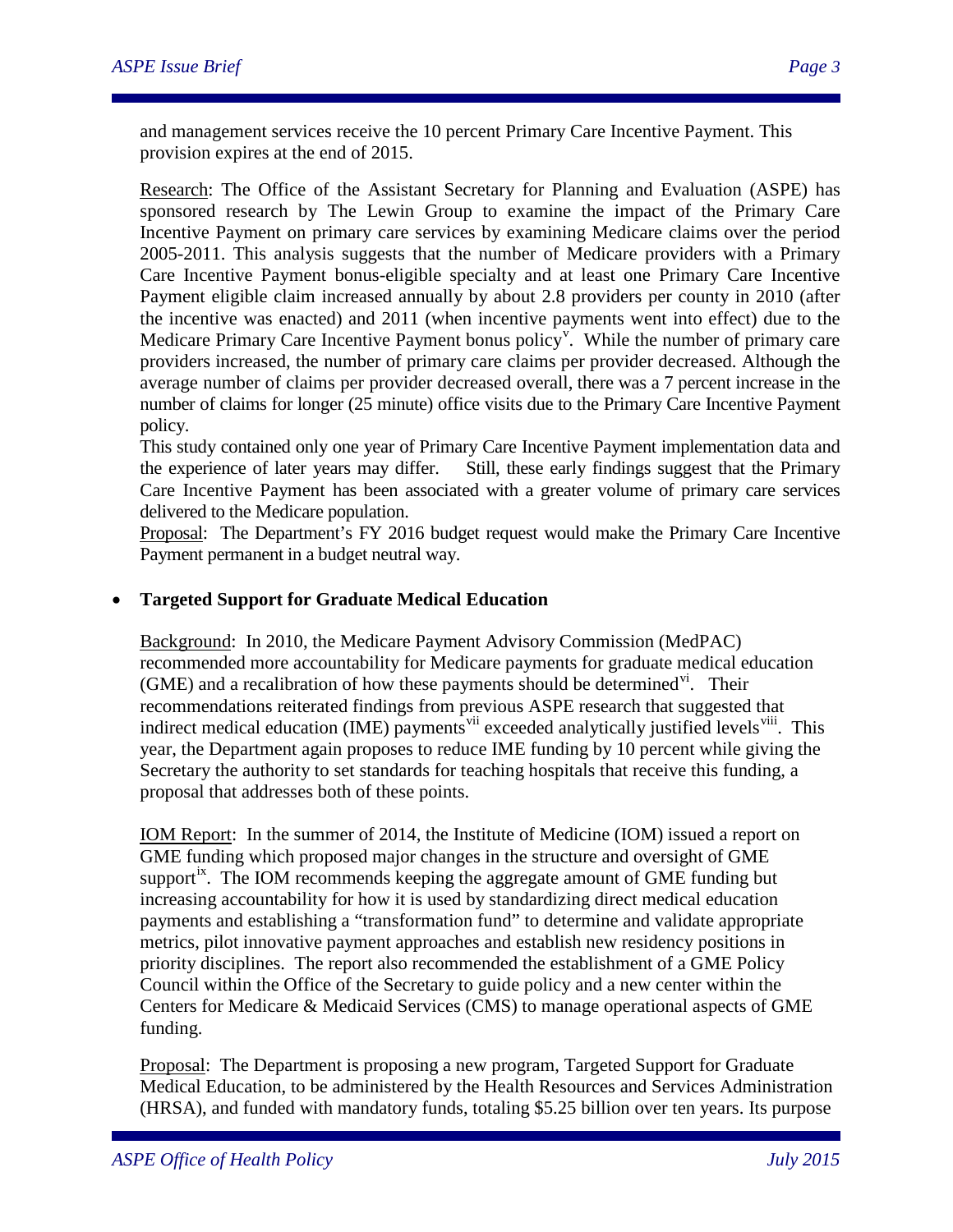is to train more doctors in primary care and other shortage specialties, emphasize training in new delivery models and in rural and underserved locations, and strengthen resident training around team-based care, effective incorporation of health information technology into clinical practice, population health, and telemedicine. The overall effect of this is to bring increased accountability to Federal spending on graduate medical education. As a grant program it will be able to target funds and track grantee performance in ways not available within CMS GME funding mechanisms. It builds on the experience of the Affordable Care Act's Teaching Health Center GME program<sup>[x](#page-4-0)</sup> whose awardees will be eligible to compete for this program.

#### <span id="page-3-1"></span><span id="page-3-0"></span>• **National Health Service Corps**

Background: For over 40 years, the National Health Service Corps (NHSC) has provided scholarships and loan forgiveness to primary care and certain other needed health professionals in exchange for service in a Health Professional Shortage Area (HPSA). As of September 2014, there were 9,242 NHSC practitioners in the field providing care to 9.7 million people. The NHSC is an important source for Health Center clinicians: approximately half of NHSC participants meet their service obligations in Federally-Qualified Health Centers.

<span id="page-3-4"></span><span id="page-3-3"></span><span id="page-3-2"></span>Research: There have been earlier studies of retention in the NHSC that relied on participant surveys. A FY 2012 study, the NHSC found a 55 percent retention rate for clinicians remaining in service to the underserved 10 years after completing their NHSC commitment. A FY 2014 NHSC Participant Satisfaction Study reported a short-term retention (defined as up to two years after service completion) rate of 86 percent $^{\text{xi}}$ .

ASPE contracted with The Lewin Group to further explore retention issues in the NHSC. The ASPE sponsored work took a data driven approach, drawing on NHSC administrative data from Provider 360 (a proprietary data base) and Medicare claims data to examine the experience of persons exiting from the NHSC in the years 2000 through 2013. The files constructed for this project provided descriptive data on NHSC provider mobility and practice location by age, sex, and discipline, and also allowed comparisons with similar nonNHSC providers<sup>[xii](#page-4-2)</sup>. Analysis corroborated findings from past NHSC survey research which found that a high proportion of NHSC participants remain in practice in HPSAs post-NHSC service, although not always in the same one. For example, while 39 percent of primary care NHSC participants who left the NHSC between 2000 and 2012 remained in practice in the same HPS $A^{xiii}$  $A^{xiii}$  $A^{xiii}$  in the same county as when they left the NHSC at the close of 2013, an additional 35 percent were practicing in a HPSA in a different county<sup>[xiv](#page-4-4)</sup>. One item of particular interest from the descriptive data is that of those NHSC participants who met their service obligation in a Federally Qualified Health Center and left the NHSC between the years 2000 and 2013, 88 percent were practicing in the same zip code at the close of 2013. This is in great contrast to NHSC participants who did not practice in a Federally Qualified Health Center, where only 22 percent remained in practice in the same zip code<sup>xy</sup>.

NHSC participants are less likely to practice in HPSAs beyond their obligation than those who chose to practice in HPSAs without this incentive. This is not surprising given that the non-participants were not induced to practice in HPSAs and may have had strong personal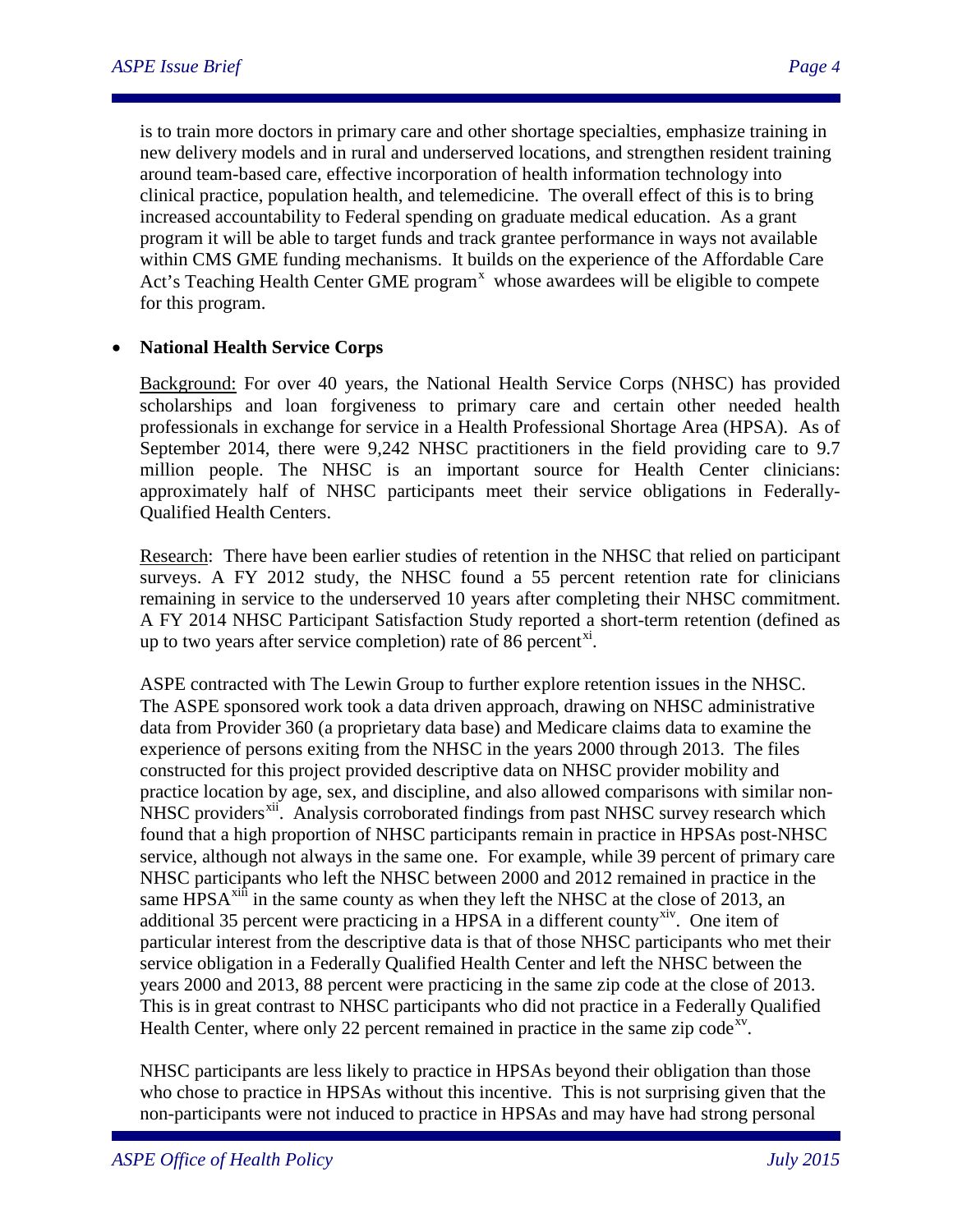reasons for their choice of practice site. This finding suggests that the NHSC incentive resulted in many individuals practicing in HPSAs post-NHSC service who otherwise would not have chosen to practice in a HPSA area. The implication is that the program is successful in inducing providers to HPSAs who would not have otherwise chosen to serve in these areas<sup>[xvi](#page-5-0)</sup>.

Proposal: For FY 2016, the Department proposes a projected \$2.6 billion investment in mandatory funding for the NHSC between FY 2016 and FY 2020. The Medicare Access and CHIP Reauthorization Act of 2015 provides \$310 million in mandatory funds for the NHSC for both FY 2016 and FY 2017, a welcome first step in meeting the Department's request and addressing primary care needs in underserved areas. Funding at the Department's proposed level through 2020 will result in a sustainable NHSC field strength of more than 15,000, providing care to nearly 16 million people.

#### **Additional Research**

• Nurse Practitioner Scope of Practice

<span id="page-4-1"></span><span id="page-4-0"></span>Background: The Department, through the American Recovery and Reinvestment Act and the Affordable Care Act, infused additional funds into existing programs training nurse practitioners and physician assistants. The FY 2016 budget request maintains funding for these programs at FY 2015 levels. Given the emerging emphasis on team-based care, continuing poor distribution of primary care providers and emerging models of service delivery, the Department has a continuing interest in these practitioners and how they are used. In 2014, HRSA's National Center for Health Workforce Analysis released key findings from its 2012 survey of nurse practitioners which provided information on the nation's over 150,000 nurse practitioners<sup>[xvii](#page-5-1)</sup>. The survey indicated that over half of nurse primary care doctors in 2020, if these providers were more fully utilized<sup>xviii</sup>[.](#page-5-2) practitioners practiced in primary care, a much larger percentage than among doctors. Previous work by HRSA has suggested that rapid projected growth in the numbers of nurse practitioners and physician assistants would partially alleviate an anticipated shortage of

<span id="page-4-5"></span><span id="page-4-4"></span><span id="page-4-3"></span><span id="page-4-2"></span>Research: Recently completed work commissioned by ASPE identified factors that constrain nurse practitioner practice, particularly in primary care settings. The study, performed by Westat, found that full practice authority is associated with greater nurse practitioner in primary care, with the impact being greater in rural areas. The study also found that central to full practice is prescriptive authority. Beyond scope of practice limitations, organizational culture is also a key factor in the extent to which nurse practitioners are fully utilized $<sup>xx</sup>$ .</sup> These findings support the Department's efforts to encourage team-based care, where each team member is performing to extent of their education, training, and licensure capabilities.

Proposal: The FY 2016 budget request continues to support training for advanced practice nurses. Nurse practitioners can participate in the NHSC: as of September 2014, nurse practitioners and nurse midwives made up 19 percent of the NHSC field strength. In addition, this budget through HRSA continues to fund the NURSE Corps which provides scholarships and loan repayment in exchange for service in a facility with a critical shortage of nurses. In FY 2016, up to 50 percent of the \$80 million in requested funds will be targeted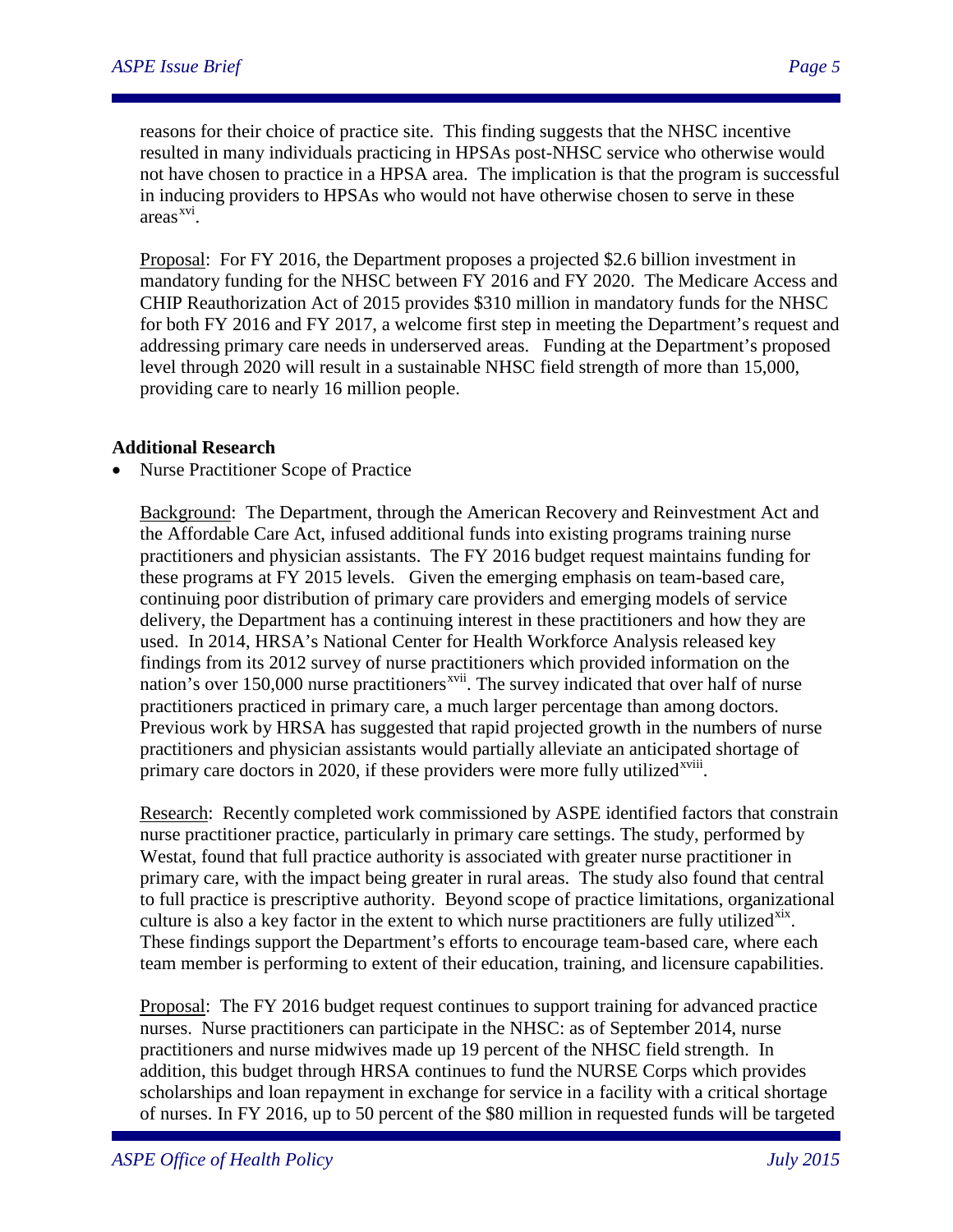to nurse practitioners. The program is open to baccalaureate level nurses, advanced practice nurses and nursing faculty.

## **Data Development**

New workforce data efforts within the Department will encourage a better understanding of the nation's health care workforce, its attributes, and how it is configured. An important component of the Affordable Care Act was the establishment of the National Center for Health Workforce Analysis in HRSA which now provides supply and demand projections for the health workforce at both the national and state level through a microsimulation model. In the past, such projections were available only intermittently. This work is increasingly a useful tool for planning both within and outside the Department, and is a nuanced supplement to projections from other Federal and non-Federal sources. Beginning with the survey fielded in 2013, the physician induction questionnaire component of the National Ambulatory Medical Care Survey has included additional questions describing the composition of the surveyed practice, more information on which type of practitioner is responsible for particular activities, whether the practice is recognized as a Patient Centered Medical Home, and other aspects of the practice such as 24/7 access to medical records. The data from 2013 is expected later this year and it should provide a useful benchmark against which to observe changes in health care delivery during a time of rapid system-level reform. A new data set, Medicare Data on Provider Practice and Specialty (MD-PPAS), developed by CMS and ASPE, has recently become publicly available. MD-PPAS assigns Medicare providers to medical practices based on the tax identification numbers (TIN) and elaborates on the CMS provider specialty classification. This provider-level dataset is built around two identifiers: the national provider identifier (NPI) and TIN. Other variables include age, sex, metropolitan area, and tax ID name. For 2013 MD-PPAS, which is derived entirely from CMS administrative data, has about 600,000 doctors and other providers).<sup>xx</sup> As the practice of medicine becomes increasingly concentrated in large medical practices, this new data source will be helpful in examining some of the effects of changes in the health care delivery system.

#### **Conclusion**

<span id="page-5-3"></span><span id="page-5-2"></span><span id="page-5-1"></span><span id="page-5-0"></span>The Department's package of workforce proposals is designed to address the nation's longstanding workforce problems. It focuses on increasing the availability of primary care providers and services and helping better assure access to care in underserved communities. A trained, well-deployed health care workforce is critical to meeting the needs of the nation and achieving the promise inherent in the expanded insurance coverage provided by the Affordable Care Act. The Department is committed to sustained efforts to monitor workforce trends, support innovative service delivery, evaluate program performance and, ultimately, use its policy levers to address workforce needs for the benefit of the nation.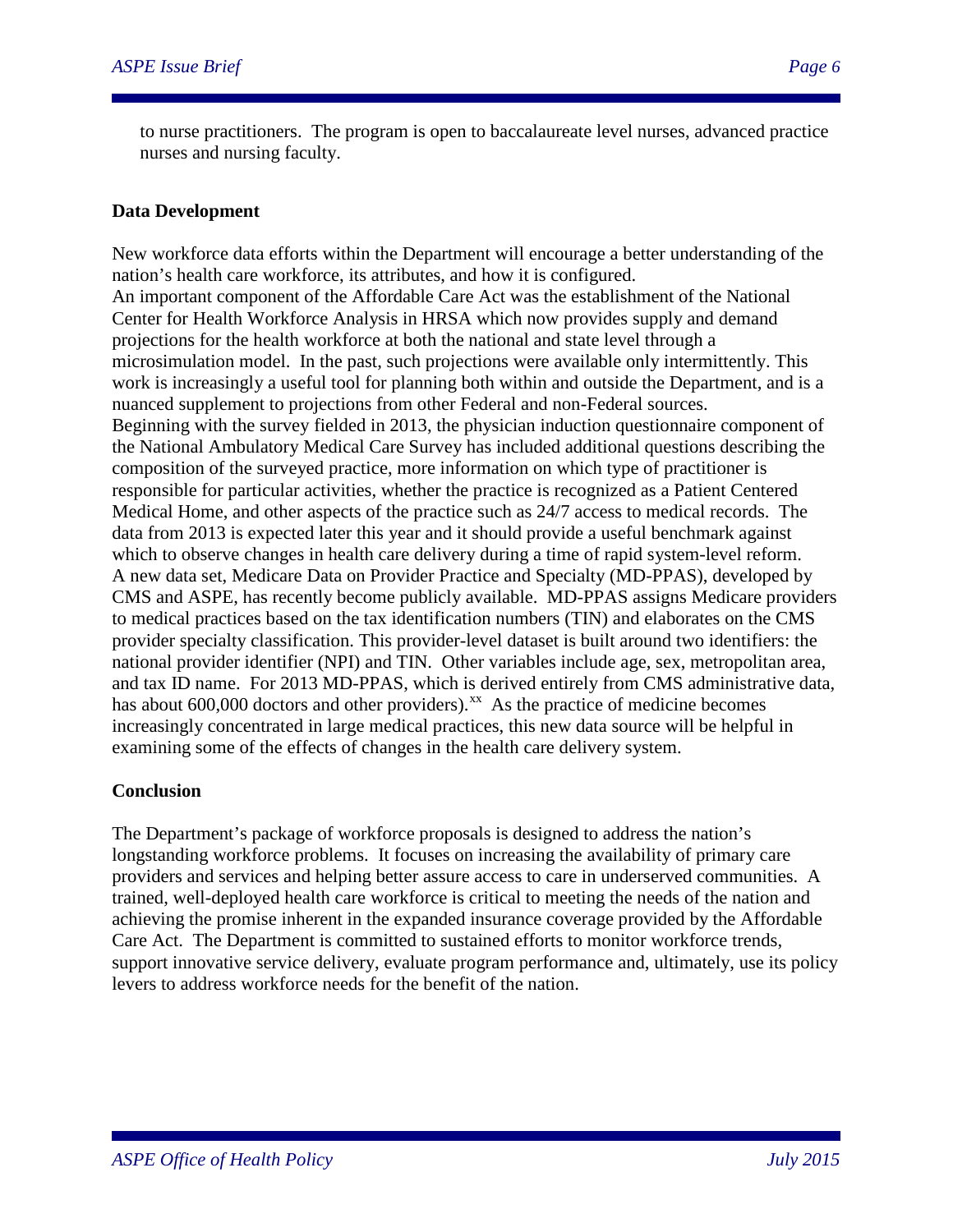## **APPENDIX**

## **FY 2016 HHS Workforce Budget Detail and Related Activities**

The President's FY 2016 workforce budget initiative builds on proposals offered for FY 2015. Key components include:

## • **Primary Care Incentive Payments:**

Extend the Medicaid primary care payment increase and include additional providers. The budget provides \$6.3 billion over the 10-year Budget window total for calendar years 2015 and 2016 to extend the Affordable Care Act's provision that Medicaid primary care providers be paid at comparable rates to Medicare providers. The FY 2016 President's budget reports by fiscal year and the FY 2016 score for this proposal is \$5.01 billion. This budget proposal would also extend the primary care incentive payment to obstetricians, gynecologists and certain non-physician providers such as nurse practitioners and physician assistants. To better target primary care, the proposal would also exclude emergency room codes.

Make permanent the Medicare Primary Care Incentive Payment. The Affordable Care Act provided a 10 percent incentive payment for qualifying primary care Medicare providers for calendar years 2011-2015. To qualify for the bonus, a practitioner must be in a primary care specialty (general internal medicine, family practice, pediatrics, and geriatrics) and a substantial portion—at least 60 percent--of their allowable charges must be for designated primary care services. The Department's FY 2016 budget request would make this incentive payment permanent.

## • **Targeted Support for Graduate Medical Education:**

Create a new approach to training by targeting \$5.23 billion in mandatory funds to a new competitive grant program. Beginning in FY 2016, HRSA will, over ten years, develop and implement a new grant program aimed at supporting medical residency positions across the country that advance key workforce goals, including the training of more doctors in primary care, and other specialties with shortages, and encouraging doctors to practice in rural and other underserved areas.

Under this proposal, the Teaching Health Center GME program would be absorbed into this effort, with current grantees eligible to apply. The Medicare Access and CHIP Reauthorization Act of 2015 provides \$60 million for each of Fiscal Years 2016 and 2017 for this effort.

## <span id="page-6-0"></span>• **National Health Service Corps (NHSC):**

Expand the Corps to increase the availability of providers in those areas across the country most in need. For FY 2016, the Department proposes reinstating discretionary funding for the NHSC at \$287 million, the same level that the Affordable Care Act provided for FY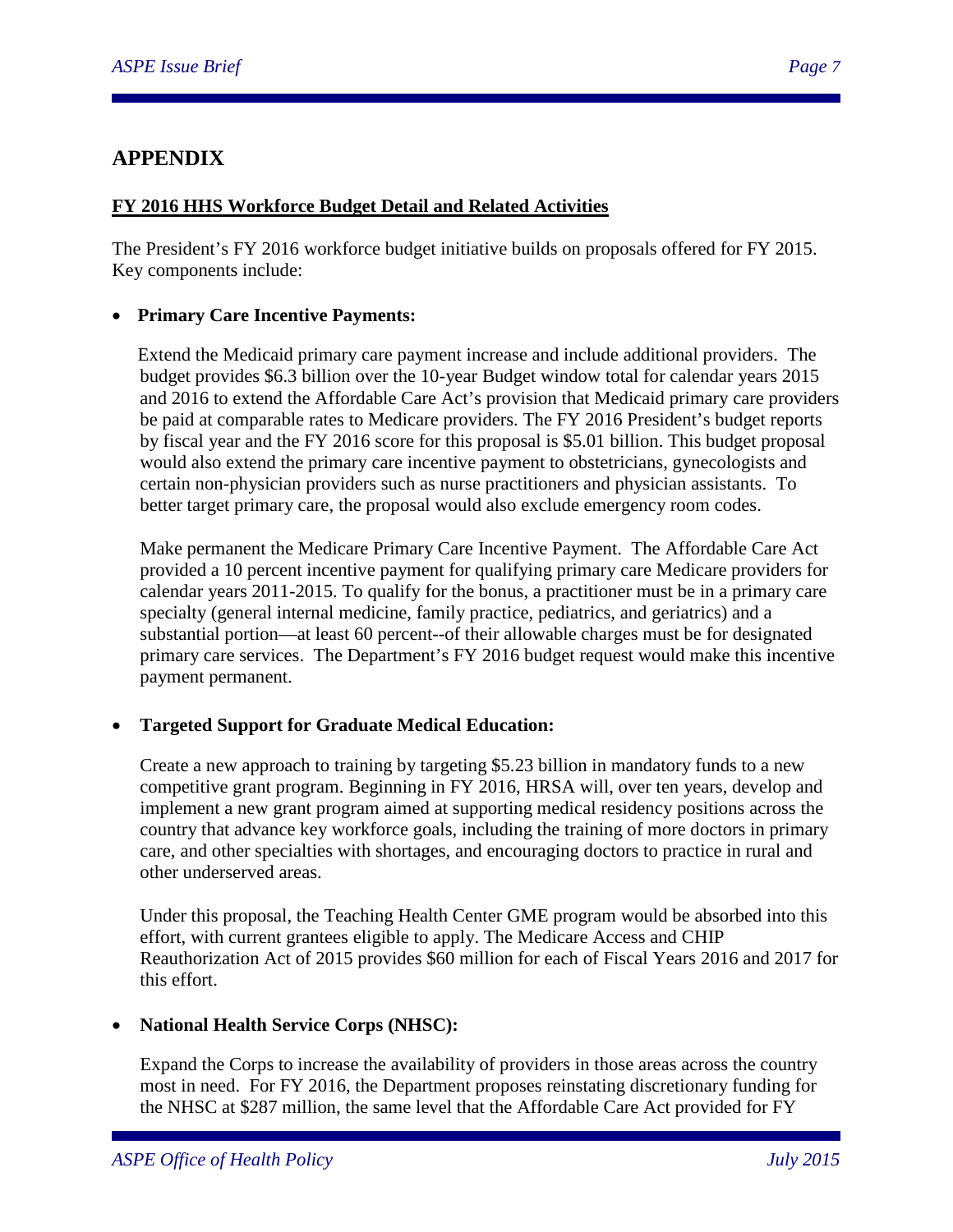2015. An additional \$523 million is being sought in mandatory funds, for a total of \$810 million. The FY 2016 mandatory funds are the first installment in a proposed \$2.6 billion investment in mandatory funding for the NHSC between FY 2016 and FY 2020. Funding at the proposed FY 2016 level NHSC will result in a sustainable NHSC field strength of more than 15,000, increasing access to care in many of the Nation's neediest inner city and rural areas. If funded at the requested amount for FY 2016, nearly 16 million people would receive care from NHSC providers in that year.

The Medicare Access and CHIP Reauthorization Act of 2015 provides \$310 million in mandatory funds for the NHSC in both FY 2016 and FY 2017.

## • **Other Health Workforce Budget Requests:**

Building on MedPAC's past findings that Medicare's IME payments overstate the actual added expenses associated with medical training, this budget again proposes a 10 percent reduction in Medicare IME payments, while giving the Secretary the authority to set standards for teaching hospitals receiving this funding that encourage training in primary care and the development of skills needed for the delivery of high quality medicine in an evolving environment.

The budget sustains HRSA's workforce training programs largely at FY 2015 appropriated levels and continues funding for the National Center for Workforce Analysis. As in FY 2015, this budget proposes two new HRSA programs. The first, a program authorized in the Affordable Care Act, but to date not funded, is designed to recruit and train medical students to practice in rural America. The second is a new program, Clinical Training in Interprofessional Practice. HRSA has been emphasizing the importance of team-based care in all its training programs: this new program will help develop the academic infrastructure to support training in team-based service delivery. A third program is also new this year: the Health Workforce Diversity Program replaces the Health Careers Opportunity Program. Funding from this new program will help recruit and support students from disadvantaged backgrounds as they pursue training for health professions careers.

The Indian Health Service (IHS) maintains a program of health professions scholarships, loan repayments, health professions training grants and recruitment and retention activities. The FY2015 appropriation of \$48 million restored funding for this set of activities to earlier levels and the same level is requested for FY 2016. Most funds (\$30 million) are devoted to the loan repayment program. In the past, demand for loan repayment funding has exceeded available funds. In FY 2014, there were 118 health care providers who matched to an IHS site but could not be funded. The IHS works with HRSA to increase the number of IHS and tribal delivery sites eligible for placement of NHSC practitioners: currently 641 such sites have been deemed eligible and 376 NHSC scholarship and loan repayment participants are serving in Indian Health Service, urban Indian and tribal facilities.